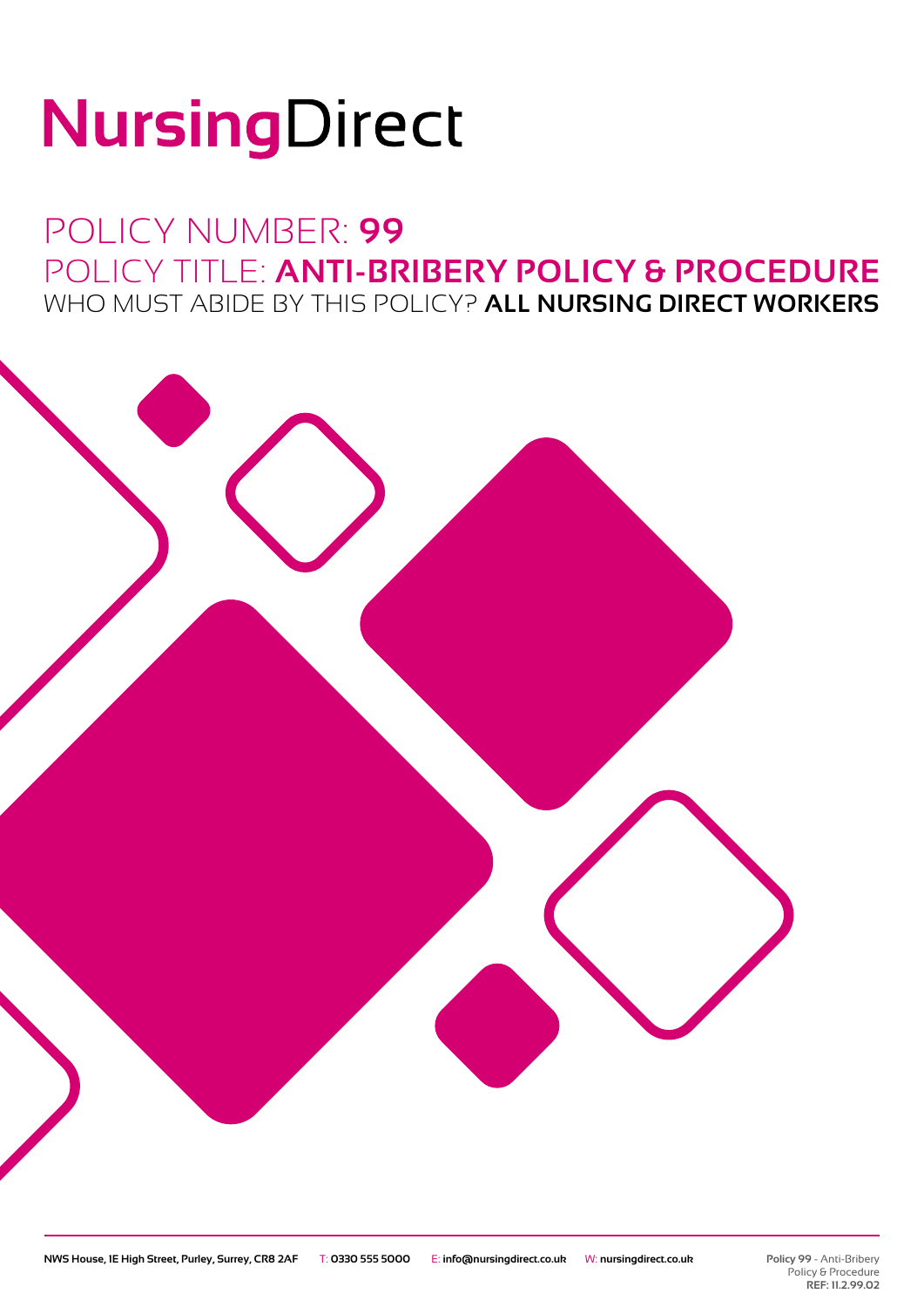## ANTI-BRIBERY POLICY & PROCEDURE

#### **PURPOSE**

This policy is designed to clarify and provide guidance on Nursing Direct's position on preventing and prohibiting bribery, in accordance with the Bribery Act 2010. The policy will describe the standards, laws and guidelines whilst the procedure will describe the tasks and actions required. A summary of areas covered by this policy are detailed below:

- General Principles of the Policy and Procedure
- Definitions
- Bribery
- What is prohibited?
- Charitable donations
- Facilitation Payments
- Gifts and hospitality
- Records
- Training • The Reporting Procedure

Should you have any questions in relation to this document please speak to your Line Manager.

#### **GENERAL PRINCIPLES**

- Nursing Direct is committed to conducting its business in an honest and ethical manner, and acting fairly, professionally and with integrity in all its business dealings and relationships.
- Nursing Direct takes a zero-tolerance approach to bribery and corruption.
- Nursing Direct will enforce effective systems to counter bribery.

#### **DEFINITIONS**

For the purpose of this policy:

**"Workers"** refers to all individuals working for or on behalf of Nursing Direct in any capacity including employees, casual staff, volunteers, agency staff, consultants and contractors.

**"Associated Person"** refers to any other person who performs services for or on behalf of the Group.

**"Third Party"** refers to any organisation or individual that comes into contact with a worker of Nursing Direct including but not limited to existing clients, potential clients, suppliers, business contacts, agents, advisors, government and public officials/advisers/ representatives, politicians and political parties.

#### **BRIBERY**

A bribe is offering, promising, giving or accepting any financial, or other type of advantage, in order to encourage someone to perform their functions or activities improperly, or to reward that person for having already done so.

Nursing Direct will commit an offence under the Bribery Act 2010 if it fails to prevent bribery by a worker, or an associated person, for the purpose of obtaining business, or business advantage, for any Company within Nursing Direct.

#### **WHAT IS PROHIBITED?**

Nursing Direct strictly prohibits any worker or associated person from the following:

- Giving, promising to give, or offering someone:
- A payment, gift or hospitality with the expectation, or hope, that they, or Nursing Direct, will improperly be given a business advantage, or as a reward for a business advantage already improperly given.
- A payment, gift or hospitality, to facilitate or expedite a set procedure by a statutory agency.
- Accepting payment for a third party where it is known, or suspected, that payment is offered, or given, with the expectation that the third party will improperly obtain a business advantage.
- Accepting a gift, or hospitality, from a third party where it is known, or suspected, that it is offered or given with an expectation that a business advantage will be improperly provided by The Galago Group in return.
- Threatening or retaliating against another worker who has refused to commit a bribery offence, or who has raised concerns under this policy.
- Engaging in any activity that might lead to a breach of this policy.

Workers and associated persons should be especially vigilant when working overseas.

#### **CHARITABLE DONATIONS**

The Company may, in its discretion, support a number of charities and may also support fundraising events involving employees but will do so only in respect of donations which are legal and ethical under local laws and practices.

#### **FACILITATION PAYMENTS**

Facilitation payments are bribes paid to facilitate routine Government action. The Company does not make, and will not accept, facilitation payments.

#### **GIFTS AND HOSPITALITY**

Any gifts, rewards or entertainment received, or offered by a third party should be reported immediately. The Company categorises gifts as follows:

#### **Gifts and Hospitality that should Not be Accepted**

These are generally high value gifts and hospitality which might reasonably be seen to compromise personal judgement and integrity. For example, financial gifts, expensive items of clothing, holidays, membership of clubs.

#### **Gifts and Hospitality that can be Accepted but will normally be shared, where Applicable**

These are generally lower value gifts which might be difficult to refuse. For example, flowers, books and, in the case of hospitality, an evening meal.

#### **Gifts and Hospitality that can be accepted and kept by the Individual**

These are generally very low value gifts such as pens, mugs, key rings and, in the case of hospitality, working lunches, confectionery, chocolates, flowers, small amounts of alcohol.

#### **All gifts received must be declared in writing to the Managing Director.**

If a worker wishes to provide gifts or hospitality to a third party, prior written approval from the Managing Director is required, together with details of

- The objective of the proposed customer entertainment or expenditure.
- The identity of the recipient or those who will be attending.
- The Company, or organisation that the third party represent.
- Details of the proposed gift or hospitality.

Nursing Direct will approve the provision of gifts and hospitality only if they demonstrate a clear business objective, and are appropriate for the nature of the business relationship.

Nursing Direct will not approve the provision of gifts and hospitality where it considers that a conflict of interest may arise, or where it could be perceived that undue influence, or an improper business advantage is being sought, e.g. prior to a tendering exercise.

#### **RECORDS**

Workers and, where applicable, associated persons must carry out due diligence prior to entering into any contract or relationship with a third party.

Records in relation to any business activities with third parties, such as contracts, financial invoices, records of hospitality and gifts offered and accepted, must be maintained in accordance with Company procedures.